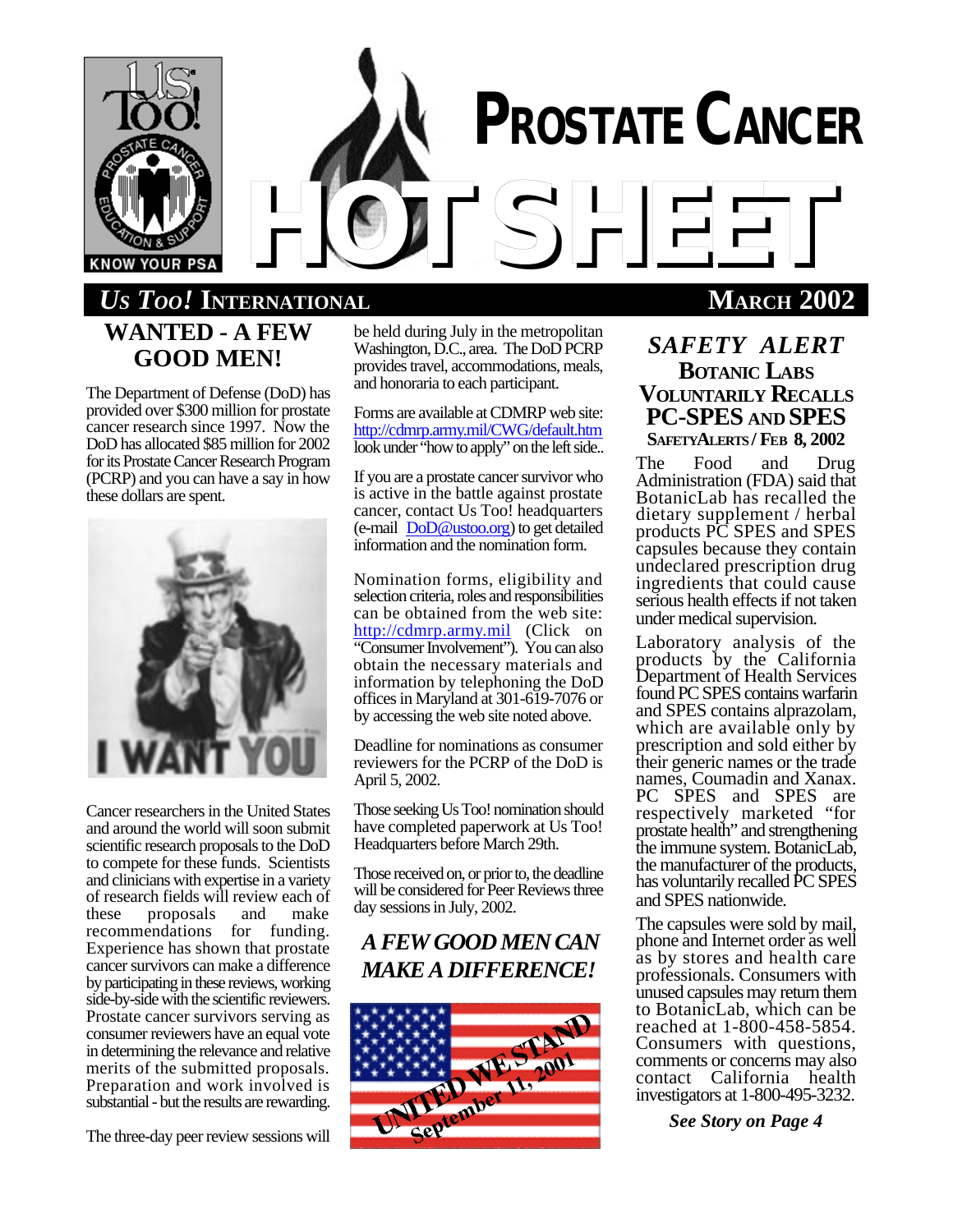### **PROSTATE CANCER PATIENT SUPPORT 1-800-80-***US TOO! US TOO!* **INTERNATIONAL**

# **PROSTATE CANCER NEWS YOU CAN USE**

*Us Too!* publishes a FREE daily e-mail based news service which provides updates on the latest prostate cancer related news. To subscribe or link to the archives simply visit the *Us Too!* Website: www.ustoo.org

News items contained in *Us Too!* publications are obtained from various news sources and edited for inclusion. Where available, a point-of-contact is provided.

All references to persons, companies, products or services are provided for information only, and are not endorsements. Readers should conduct their own research into any person, company, product or service, and consult with their loved ones and personal physician before deciding upon **any** course of action.



### **IMAGING TOOL HELPS LOCATE SITESOF EARLY RECURRENT PROSTATE CANCER** *February 15, 2002*

A new multi-institutional study led by investigators at Duke University Medical Center indicates that a diagnostic scan may help localize recurrent prostate disease in men who have had surgical removal of the prostate and show early signs of recurrence. This diagnostic scan, called capromab pendetide immunoscintigraphy, trade name ProstaScint (trademark), is a monoclonal antibody scan that can detect recurrent disease if it is localized to the area of prior prostate surgery or has spread to other parts of the body. This knowledge can help doctors better decide which type of treatment would work best for each patient with recurrent prostate cancer. The study appears in the Feb. 15, 2002 issue of the journal Cancer.

\* \* \* \* \* \* \* \* \* \* \* \* \* \*

### **NONCLINICAL VARIABLES INFLUENCE PROSTATE CANCER MANAGEMENT** *February 14, 2002*

Researchers found that baseline diseaserelated function as well as various nonclinical variables are important determinants of treatment of clinically localized prostate cancer. Using data from the Prostate Cancer Outcomes Study, they evaluated 3,073 men with clinically localized disease (T1 or T2). The investigators examined the association of sociodemographic and clinical characteristics with 4 management options radical prostatectomy, radiation therapy, hormonal therapy, and watchful waiting. "These results … underscore the lack of consensus for care of this disease, probably attributable to the lack of definitive evidence of the efficacy of one approach versus another," the researchers commented. "Until such evidence can be obtained, we urge that men diagnosed with prostate cancer be informed of the potential risks and the potential benefits of all 4 main treatment options so that they might make an informed decision." (Harlan L, et al. J Natl Cancer Inst 2001;93:1864-71.)

\* \* \* \* \* \* \* \* \* \* \* \* \* \*

### **COMPUGEN DISCOVERS NOVEL PROSTATE-SPECIFIC PROTEINS ENCODED BY THE PSA GENE** *February 13, 2002*

TEL AVIV, Israel — Compugen Ltd. announced the discovery of two novel prostate-specific proteins. These proteins are encoded by alternative mRNA splice variants of the genes for prostate specific antigen (PSA) and its related protein, human kallikrein 2 (hK2). The novel transcripts were predicted using Compugen's proprietary LEADS computational biology platform and then verified in Compugen's molecular biology laboratory. These novel proteins may have important applications in developing additional diagnostic tools for prostate cancer and for understanding the pathobiology of the disease. The discovery is now published in The Journal of Biological Chemistry (David A. et al., electronic publication ahead of print). "Unfortunately, high serum levels of PSA are not a definitive indicator of prostate cancer and are also detected in cases of benign prostate hyperplasia," said Kineret Savitsky, Ph.D., Vice President Experimental Biology at Compugen and one of the authors of the paper. "The novel prostate-specific proteins that we discovered may provide additional tumor markers for the development of prostate cancer diagnostic tools aimed at enhancing the discrimination between patients with benign disease and prostate cancers."

### **PERCENT OF CANCER IN PROSTATE BIOPSY TISSUE PREDICTS DISEASE RECURRENCE** *February 11, 2002*

\* \* \* \* \* \* \* \* \* \* \* \* \* \*

The percent of total biopsy tissue with cancer predicts the risk of biochemical recurrence and adverse pathological results, a study found. "Our data indicated that percent of prostate biopsy tissue with cancer was the strongest independent predictor of PSA failure after radical prostatectomy," the authors concluded. "Consideration should be given to reporting percent of total biopsy tissue with cancer in all prostate biopsy results." (Freedland S, et al. J Urol 2002;167:516- 20).

\* \* \* \* \* \* \* \* \* \* \* \* \* \*

**CONVENTIONAL INCIDENCE RATES UNDERESTIMATE TRUE PREVALENCEOF PROSTATE CANCER** *February 11, 2002*

Correcting prostate cancer incidence rates for prevalent cancer increased the levels, more so among older age groups, according to an analysis of the National Cancer Institute's Surveillance Epidemiology and End Results (SEER)

### *US TOO!* **PCA HOTSHEET MARCH 2002 P. 2**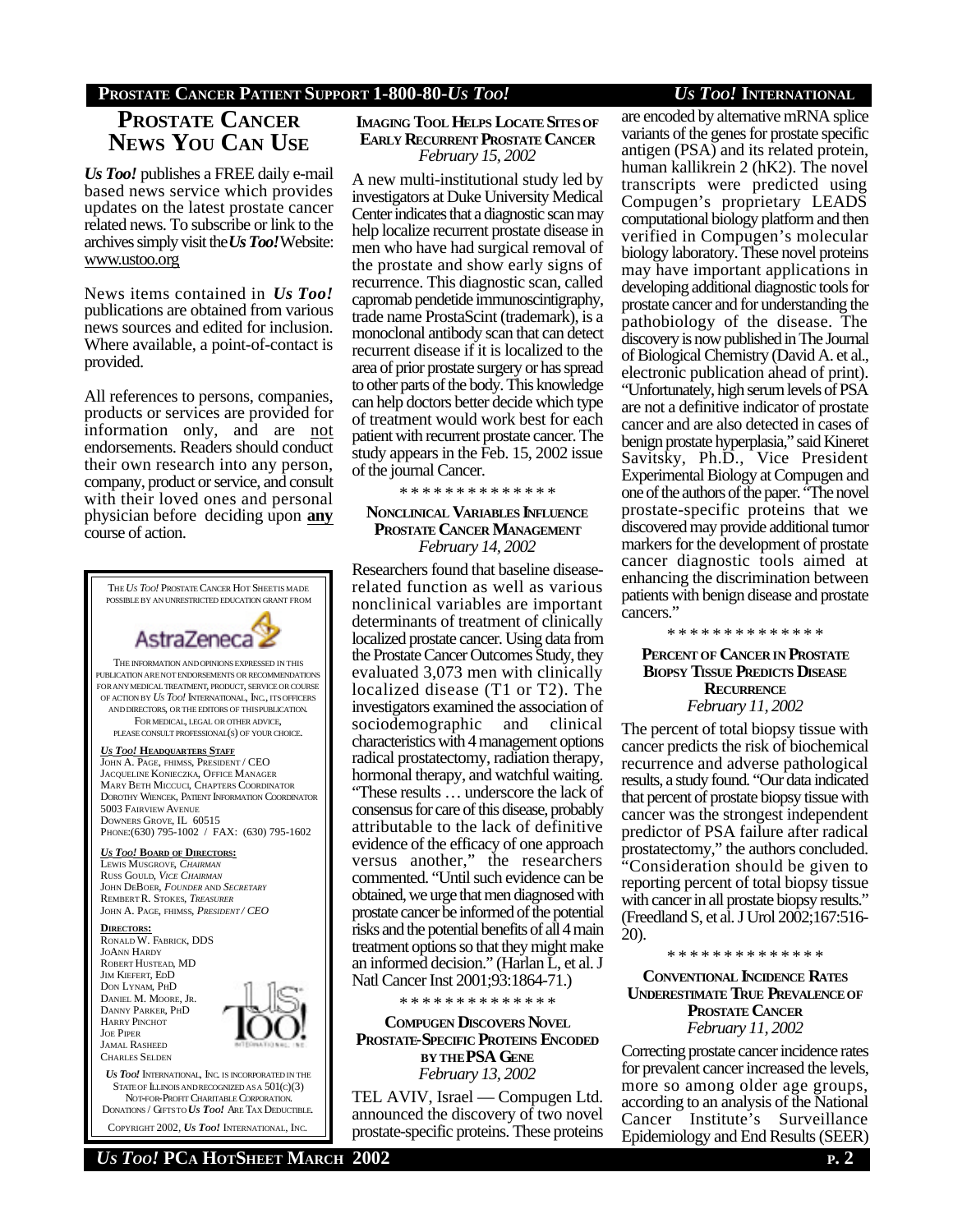program. The results indicated that corrected prostate cancer incidence rates were higher in magnitude, particularly in older age groups and among black patients. "This study suggests that corrected prostate cancer incidence rates differ noticeably in magnitude from conventionally derived rates, more so in older age groups, among black men, and in recent years because of PSA screening," the authors wrote. "The American Cancer Society calculates annual estimates of new cancer cases for the United States by using conventional SEER-based cancer incidence rates. Hence, these national estimates of new cases will be underestimated for prostate cancer." (Merrill R and Morris M. Am J Epidemiol 2002;155:148-52).

\* \* \* \* \* \* \* \* \* \* \* \* \* \*

### P**ROSTATE SPECIFIC ANTIGEN EPITOPE RAISES HOPES FOR CANCER VACCINE** *February 06, 2002*

A group at the U.S. National Institutes of Health (NIH) has created an agonist epitope for prostate specific antigen, raising hopes that a vaccine for prostate cancer could soon be over the horizon. Key points reported in this study include:

- A novel agonist epitope for prostatespecific antigen (PSA), called PSA-3A, stimulates the immune system more than native antigen does
- T-cell activity and interferon-(gamma) production in response to treatment with PSA-3A in a series of laboratory and animal model experiments was high
- \* Because T cells stimulated by PSA-3A act against cells that express PSA, the epitope could be an important therapy for men with prostate cancer.

\* \* \* \* \* \* \* \* \* \* \* \* \* \*

### **CHROMOGRANIN A ELEVATEDIN PATIENTSWITH HIGH GRADE PROSTATECANCER; CAN BE A SERUM MARKERWITH PSA** *February 05, 2002*

Serum chromogranin A tends to be higher in patients with high grade prostate cancer, and when combined with PSA can predict a poor prognosis after endocrine therapy, researchers revealed. "Chromogranin A is gaining acceptance as a serum marker of neuroendocrine tumors and the concentration is thought to be elevated in relation to neuroendocrine differentiation of prostate cancer," they wrote. "[W]e suggest that cases of prostate cancer

### associated with low serum PSA and high serum chromogranin A, which would have more neuroendocrine cells with less androgen receptors, may show resistance to endocrine therapy and a poor prognosis," the authors wrote. (Isshiki S, et al. J Urol 2002;167:512-5.)

\* \* \* \* \* \* \* \* \* \* \* \* \* \*

### **ADDITION OF ISOTRETINOIN TO HORMONAL THERAPY IN PATIENTSWITH ADVANCED HORMONE-SENSITIVE PROSTATE CANCER DOES NOT IMPAIR PSA DECLINE** *February 05, 2002*

In a study testing whether the addition of isotretinoin (13-cis retinoic acid) to hormone ablation therapy could alter the PSA response in patients with advanced hormone-sensitive prostate cancer, researchers found that PSA decline was not impaired and that the regimen was well tolerated. "[T]he results indicated that the coadministration of retinoids, whether during the first or second 12 weeks after the beginning of androgen ablation therapy, did not impair the steep nor the secondary plateau phase of PSA decline," the researchers concluded. (Ferrari A, et al. J Clin Oncol 2002;20:538-44.)

\* \* \* \* \* \* \* \* \* \* \* \* \* \*

### **M. D. ANDERSON CANCER CENTER ORLANDO TO WIELD POWERFUL WEAPON FOR TUMORS** *February 04, 2002*

Doctors at M. D. Anderson Cancer Center Orlando unveiled an innovative and advanced cancer treatment called Novalis(R) Shaped Beam Surgery for brain, head, neck, spine, liver, lung and prostate tumors. M. D. Anderson — Orlando is among the first sites in the United States to offer this advanced radiosurgery technology. Novalis Shaped Beam Surgery is the non-invasive delivery of a precise dose of high-energy radiation to shrink or control the growth of a tumor by killing tumor cells or interfering with their ability to grow. Using precise and detailed computer-generated images as well as a highly accurate patient positioning system, the Novalis treatment exactly mirrors the shape and size of a patient's tumor. Each beam of radiation conforms to the tumor's exact dimensions, specifically targeting and, unlike conventional beam radiation, treating diseased tissue while leaving surrounding healthy tissue unharmed. \* \* \* \* \* \* \* \* \* \* \* \* \* \*

### *US TOO!* **INTERNATIONAL VISIT US ON THE INTERNET AT WWW.USTOO.ORG**

**NATIONAL MEETING OF HEALTHCARE EXPERTS TAKES AIMAT SUBSTANDARD CARE FOR MINORITIES AND UNDERSERVED POPULATIONS** *February 07, 2002*

The United States could significantly reduce the incidence of cancer in the years ahead without any further research breakthroughs — if all available information about cancer prevention, detection, early treatment, intervention and education were put to use now, cancer researchers and minority health officials meeting in Washington said. Speaking at the Intercultural Cancer Council's (ICC) 8th Biennial Symposium on Minorities, the Medically Underserved, & Cancer, cancer control experts told the conference attendees that just making use of the information that now exists will significantly improve the survival of all Americans who are poor, lack health insurance, or otherwise have inadequate access to quality cancer treatment.

\* \* \* \* \* \* \* \* \* \* \* \* \* \*

### **CONFERENCE DISCUSSES DISEASE CURES** *February 02, 2002*

Richard Lutz, director of the Center of the for Deep Sea Ecology at the Institute of Marine and Coastal Sciences at Rutgers University, is studying deep-sea organisms and analyzing the toxicity of the organisms' extractions to find out if the extracts kill cancer cells. He said the findings have been particularly helpful in regard to the study of prostate cancer. Lutz said many types of creatures — such as a type of tubeworm that grows up to about 6 feet — survive in hydrothermal vents along the bottom of the deep ocean floor. Upon its discovery, the tubeworm was placed in a new phylum. "We've essentially got an organism with no mouth, no gut, no anus ... just hydrogen sulfide diffusing across it," Lutz said. Conference presenters indicate that neutragenomics will lead to new compounds to treat and prevent cancer and other human diseases.

\* \* \* \* \* \* \* \* \* \* \* \* \* \*

### **PERSONALIZED VACCINES MAY TEACH CELLS TO HUNT CANCER** *The Virginian-Pilot / Norfolk, VA January 30, 2002*

A new generation of cancer vaccines being tested adds an interesting twist individualized therapy, custom-tailored to

(continued on page 5)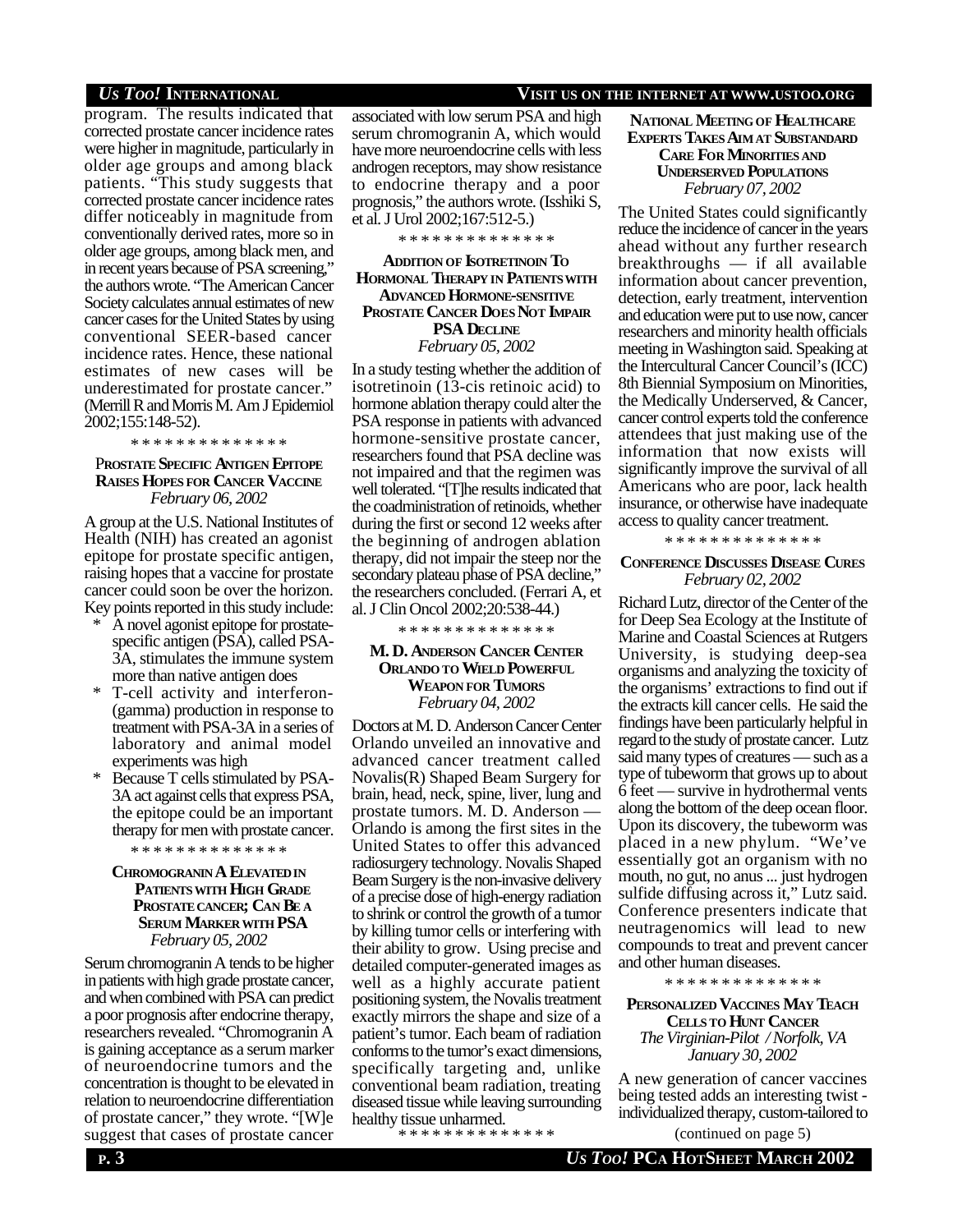### **PROSTATE CANCER PATIENT SUPPORT 1-800-80-***US TOO! US TOO!* **INTERNATIONAL**

**TWO HERBAL SUPPLEMENTS RECALLED AMID RISING REGULATORY CONCERNS: PC-SPES ISA POPULAR TREATMENTFOR PCA THAT HAS SHOWN PROMISEIN TESTING** By RAY HERNDON LA Times Staff Writer February 9, 2002

The manufacturer of a promising and widely used herbal treatment for prostate cancer told consumers Friday to stop taking the product after California authorities determined it was contaminated with potentially harmful prescription drugs.

State health officials asked BotanicLab Inc. of Brea to recall PC SPES, the prostate cancer treatment, and another supplement, SPES, after finding they contained elements of the anxiety drug Xanax and the blood-thinning drug Coumadin. Both drugs are supposed to be taken under the supervision of a physician.

On February 8th, the company posted a letter on its Web site asking consumers and distributors to return all unused PC SPES pills in their original containers for a refund. The letter did not mention SPES.

Meanwhile, the U.S. Food and Drug Administration announced it was launching an investigation based on California authorities' findings.

PC SPES, taken by at least 10,000 American men, is one of the few herbal supplements to demonstrate substantial therapeutic effects. Studies on its positive effects have been published in respected medical journals and demand for the compound, whose effectiveness is still being studied, has grown dramatically.

The contamination underscores ongoing concern about the lack of regulation for supplements—particularly of manufacturing standards.

PC SPES appears to reduce the growth of prostate tumors. SPES is marketed as a supplement that can help boost the

immune system. But little is known about the compounds they contain and how they work. The PC SPES ingredients are reishi, Baikal skullcap, rabdosia, dyer's woad, mum, saw palmetto, San-Qui ginseng and Chinese licorice.

The state Department of Health Services announced Friday that its investigators, in tests of product samples at a Sacramento laboratory, had found warfarin in PC SPES, and alprazolam in SPES. Warfarin is marketed under the trade name Coumadin and alprazolam under the trade name Xanax.

Independently, researchers at UC San Francisco's medical school confirmed to The Times that they had tested four different lots of PC SPES and found that all contained yet a third contaminant, diethylstilbestrol, or DES, a hormone that was once used to prevent miscarriages but later was banned when it was shown to cause birth defects in children and blood clots and other side effects among men.

### **1994 Law Limited FDA's Authority**

PC SPES, which had shown success in treating men whose prostate cancer did not respond to conventional therapies, had been undergoing clinical trial at UC San Francisco.

But Ray Wilson, a scientist with the state health department, said the trial was abruptly halted recently by Dr. Eric J. Small, who was heading the study, because of concerns about DES contamination.

The recall comes as concern is mounting among medical experts nationally over the lack of regulation of herbal supplements. Herbal remedies are classified as food supplements and, unlike prescription drugs, are not subject to regulation by the U.S. Food and Drug Administration.

The FDA once had authority to regulate dietary supplements and in 1989 did act swiftly to recall one such substance—Ltryptophan—which was ultimately linked to 37 deaths. But under a 1994 law, the supplement manufacturers were made responsible for ensuring the safety of a product and the accuracy of the labeling.

Federal officials can still intervene in the case of fraudulent marketing claims. And the FDA is required under the 1994 law to issue "good manufacturing practices" guidelines for the makers of supplements, although it has yet to do so.

On February 8th, FDA officials warned consumers that the supplements PC SPES and SPES may pose serious health risks and are under investigation by the agency.

"In this case, the agency's warning is due to the finding of the California state government that the ingredients in [the supplements] posed serious health risks," FDA spokesman Jason Brodsky said. "We certainly are supportive of the company's decision to recall the products."

Brodsky declined to comment on the nature or scope of the FDA investigation, citing agency policy.

FDA officials said they are unaware of any consumer complaints of adverse reactions to the supplements. However, Brodsky cited a recent report in the New England Journal of Medicine about a serious reaction to PC SPES.

### *D.A. Fielded Complaints of PC SPES Side Ef ects*

BotanicLab has not been shy about marketing PC SPEC, but the company has avoided media scrutiny and typically has refused requests by the media to speak to its scientists.

Although the state health department and FDA Web sites said both PC SPES and SPES were being recalled, the recall notice posted on BotanicLab's Web site made no mention of the SPES recall.

No one at BotanicLab, a privately held company founded by patent-holder Sophie Chen, could be reached for comment before deadline.

In a letter to customers, president John Chen said the company believes "further testing [of PC SPES] is necessary to confirm the material at issue is warfarin." The letter said that the company was nonetheless recalling the product to be prudent.

(continued on page 8)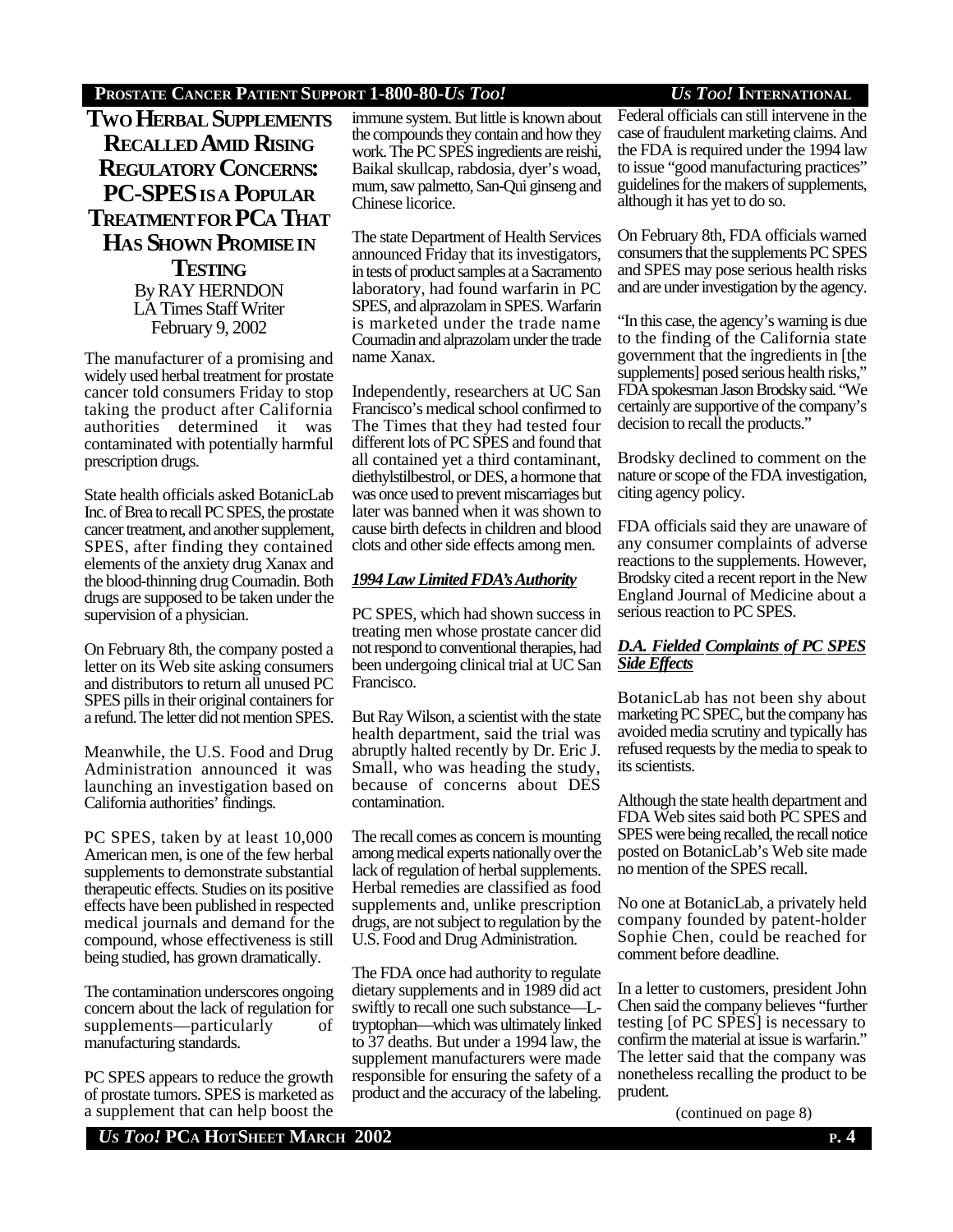# **RECENT TRENDS IN MORTALITY RATESFOR FOUR MAJOR CANCERS, BY SEXAND RACE/ETHNICITY UNITD STATES 1990 - 1998**

Reported by: P Gargiullo, PhD, PA Wingo, PhD, RJ Coates, PhD, and TD Thompson *Div of Cancer Prevention and Control, National Center for Chronic Disease Prevention and Health Promotion, CDC*

January 27, 2002 - In 1998, 53% of all cancer-related deaths in the U.S. were associated with four sites: lung/bronchus, colon/rectum, prostate, and female breast. Rates remained high for blacks, have not decreased equally among all populations, and have increased in certain instances. Continuing research and prevention efforts are needed to reach high-risk and underserved populations and understand reasons for differences in cancer mortality among racial/ethnic populations.

Death rates for prostate cancer were more than twice as high for blacks than for whites. Rates were lowest among Asian-Pacific Islanders [APIs]. Death rates decreased for men of each race/ethnicity except American Indians/Alaska Native [AI/ANs]. Death rate declines for whites (2.8% per year) and APIs (3.4% per year) were approximately twice the decreases for blacks, Hispanics, and AI/ANs.

Findings indicate that death rates have declined for lung and bronchus, colorectal, prostate, and female breast cancers among most racial/ethnic populations; however, death rates remained high for certain cancers among blacks and are generally increasing among AI/ANs. Trends in cancer death rates might reflect changes in cancer risk behaviors, new screening modalities, and the development and use of new and more effective treatments.

Prostate cancer is second to lung cancer as a cause of cancer-related death among men. The report indicates that the gradual decreases in death rates for all the reported races/ethnicities during the study period might reflect aggressive treatment of advanced cancer and use of serum prostate-specific antigen (PSA) testing. However, long-term effectiveness of PSA screening and early-stage treatment in reducing mortality remains unconfirmed.

### **BOOK REVIEW**

Review by: Bill Marvel The Dallas Morning News

# *'Angels Prostate Fall'*

by Marshall Terry Southern Methodist University Press (\$19.95)

Cancer is not ordinarily a funny subject. But there is something ruefully humorous about cancer of the prostate: It messes up body functions that are, in themselves, rich sources of comedy. And it's an old guys' disease (I write this as one old guy reviewing a book by another old guy). With any luck at all, old guys have learned to chuckle at life's dirty tricks, even its potentially lethal dirty tricks.

Also, prostate cancer is one of the most survivable forms of the disease. And what is funnier than a close brush with Mr. Death that leaves one, if just barely, still standing? Think of slapstick comedy.

The painful humor here starts right in with the awful pun in the title. The story is simple: Stanley Morris, a distinguished professor of English, is diagnosed with prostate cancer, and watches, bewildered, as his world begins to slip away. (The novelist is, himself, a distinguished professor of English - former department chair and provost at Southern Methodist University.)

"Every man gets cancer of the prostate sooner or later," his doctor cheerfully informs him. Apparently so. As he goes about setting his affairs in order, Professor Morris discovers there is a regular Brotherhood of the Prostate out there, its members eager to share the gruesome details of catheters and erectile dysfunction.

And not just cancer: He goes to donate blood and the attendant drops dead of a stroke. Everywhere around him, folks suddenly start falling like autumn leaves. A close friend commits suicide. His brother loses a foot to diabetes. The university president struggles with a fluttery heart.

Change is in the wind, the kind of change that threatens to come along and sweep clean after him. As the professor prepares

### *US TOO!* **INTERNATIONAL VISIT US ON THE INTERNET AT WWW.USTOO.ORG**

for surgery, he learns one of his favorite students is about to drop out. The new dean is a feisty, politically correct woman. And the university trustees have brought in a motivational guru, one of those latterday snake-oil salesmen who roam the land seeking to reprioritize, restructure, and reengineer, getting us all to embrace goals before we've even achieved the old ones.

Small wonder, as he flits in and out of the post-operative twilight zone, memories flickering like an old movie, the professor encounters the ghost of his friend the recent suicide, accompanied by Jesus, who turns out to be pleasant but noncommunicative.

The book is really about crossing that line that all of us must if we hope to become grown-ups. On one side, we think we will never die. On the other, we're never quite sure we're going to live another day. It also reminds us, to paraphrase an old joke, that there is a vast difference between fallen angels and those that have merely lost their balance.

On one side, we think we will never die. On the other, we're never quite sure we're going to live another day.

# **PCA NEWS YOU CAN USE**

each patient. These vaccines incorporate a patient's own blood cells and, in some cases, unique proteins secreted by their tumors. Scientists hope the vaccines designed for treatment, not prevention will train the immune system's infectionfighting white cells to recognize and destroy cancer. During vaccine therapy, doctors draw blood and isolate dendritic cells, a type of white blood cell that mobilizes T-cells to fight foreign invaders. The blood is sent to Seattle-based Dendreon Corp., which manufactures the vaccine. Scientists then combine the dendritic cells with a genetically altered protein, said David Urdal, company president. Normally, the protein is only manufactured by the prostate. In men whose prostates have been removed, the only source for that protein is the patient's cancer, which may have hidden tumor cells elsewhere in the body, Urdal said. Dendreon scientists alter that protein to make it fit - like a lock and key - to (continued from P. 3) (continued on page 6)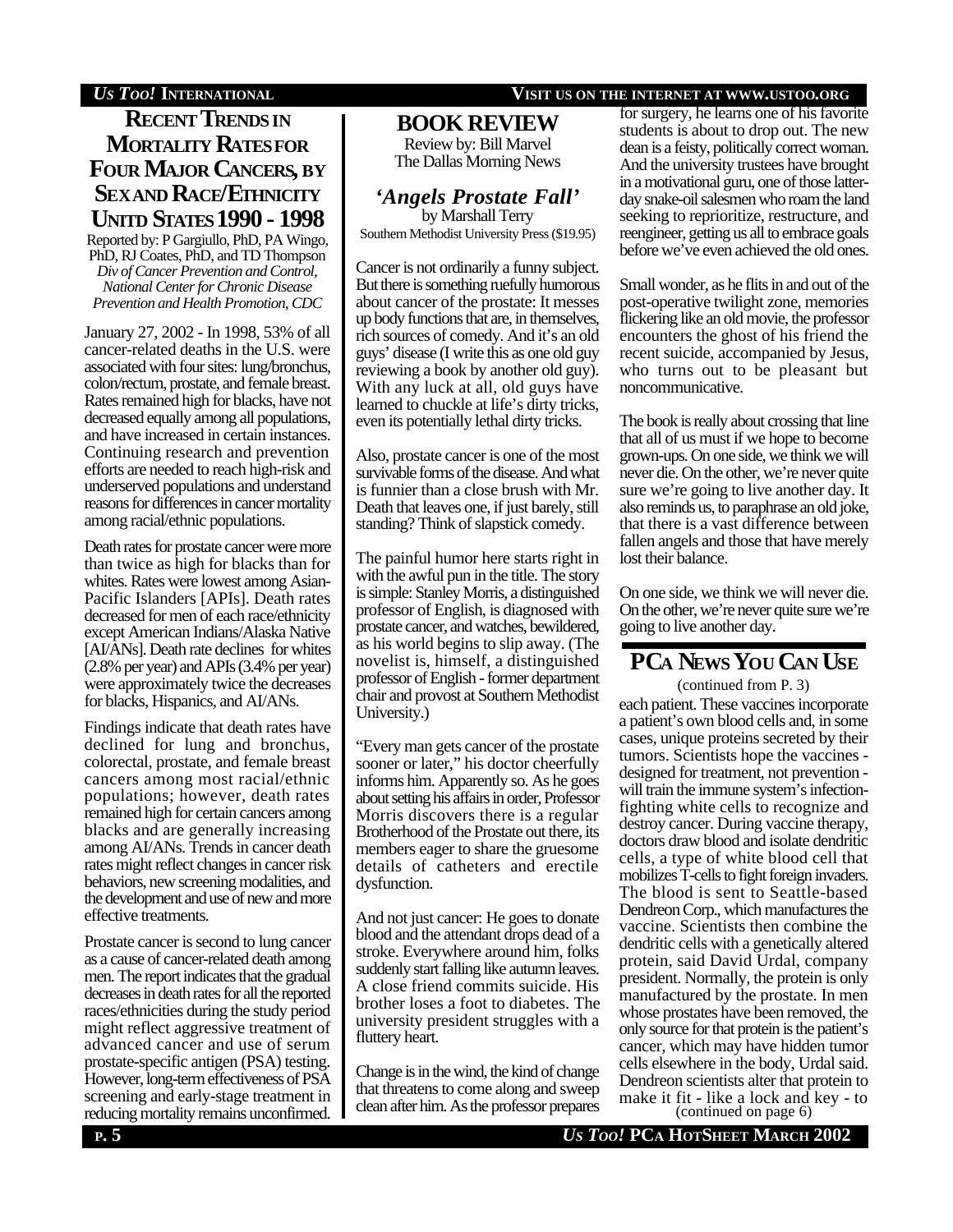### **PROSTATE CANCER PATIENT SUPPORT 1-800-80-***US TOO! US TOO!* **INTERNATIONAL**

# **PCA NEWS YOU CAN USE**

(continued from P. 5)

immune-system cells. When the patient's blood is infused back into his body, the dendritic cells carry that protein with them, Urdal said. The dendritic cells act like generals, giving orders to germ- fighters called killer T-cells, which are sent on a search-and- destroy mission for cancer. These special forces now know how to spot the cancer. They just look for the protein. Vaccine therapy causes relatively mild side effects, such as fevers or chills, compared with radiation and chemotherapy, which can lead to nausea, vomiting and hair loss. But physicians caution that vaccines, for all their potential, have never lived up to their promise. All the vaccines being tested today are considered experimental. None are being marketed commercially. Dendreon is just one of many companies working on vaccines. Others include Therion Biologics of Massachusetts and New York-based Antigenics. Doctors today are testing more than a dozen vaccines against prostate cancer alone.

\* \* \* \* \* \* \* \* \* \* \* \* \* \*

**FDA ADVISORY COMMITTEE RECOMMENDS APPROVALOF NOVARTIS DRUG ZOMETA(R) (ZOLEDRONIC ACID FOR INJECTION) FOR THE TREATMENT OF CANCER-RELATED BONE COMPLICATIONS** *January 31, 2002*

The Oncologic Drugs Advisory Committee (ODAC) of the U.S. Food and Drug Administration (FDA) has recommended approval of ZOMETA(R) (zoledronic acid for injection) for the treatment of bone complications (metastases) associated with a broad range of tumor types. These include prostate cancer, lung cancer, and other tumor types for which no intravenous bisphosphonate therapy is currently approved for treatment, as well as breast cancer and the osteolytic lesions associated with multiple myeloma. ZOMETA offers patients and clinicians treatment with a convenient 15 minute infusion time. In the prostate cancer trial, ZOMETA demonstrated efficacy when compared to placebo in the treatment of bone metastases. Over the 15-month evaluation period of this trial, a lower proportion of patients receiving ZOMETA experienced a skeletal related

event (SRE), such as radiation to bone, pathological fractures, and spinal cord compression compared to those receiving placebo. Additionally, patients on ZOMETA had a delay in the onset of the first SRE compared to placebo. The results of the prostate cancer trial mark the first time any bisphosphonate has demonstrated efficacy in treating SREs. U.S. FDA approval of ZOMETA for these indications would mark the first time a bisphosphonate would be available to this patient population. More than 250,000 patients worldwide suffer from bone complications from metastatic prostate cancer.

**CLEVELAND CLINIC HOSTS FIRST WORLD SUMMIT ON RADICAL PROSTATECTOMY** *January 30, 2002*

\* \* \* \* \* \* \* \* \* \* \* \* \* \*

Experts from across the country will meet at The Cleveland Clinic March 13-15 for an in-depth review of radical prostatectomy. Proceedings from the First World Summit On Radical Prostatectomy will be shared via teleconferencing with physicians in Europe and Asia. The summit is being coordinated the Minimally Invasive Surgery Center at The Cleveland Clinic and the Section of Laparoscopic and Minimally Invasive Surgery in The Cleveland Clinic Urological Institute. Patrick C. Walsh, M.D., Urologist-In-Chief at the James Buchanan Brady Urological Institute at Johns Hopkins School of Medicine, will serve as program chairman. A prestigious 17-member faculty will present a comprehensive evaluation of all available techniques of radical prostatectomy. Radical prostatectomy, or surgical removal of the prostate gland, is the treatment of choice for many men coping with prostate cancer. More than 200 surgeons are expected to attend the summit, with more than 600 surgeons in Italy, Korea, India, Japan and England participating via teleconference.

\* \* \* \* \* \* \* \* \* \* \* \* \* \*

### **ULTRASOUND TESTEDAS PCA THERAPY** *January 30, 2002*

Ultrasound technology, long known to expectant parents and used in the monitoring of fetal conditions, is making new waves at the Indiana University School of Medicine for its value in fighting prostate cancer. A Phase I clinical trial at the IU School of Medicine investigates the efficiency and safety of using high intensity focused ultrasound (HIFU) for prostate cancer. The minimally invasive procedure combines the latest in 3-D technology to plot the location of cancerous cells and then fires ultrafocused sound waves to destroy them. The IU School of Medicine one of two trial sites in the nation approved by the Food and Drug Administration late last year, the other being Case Western Reserve University in Cleveland, Ohio. For more information about enrolling in HIFU trial, call 317-630-6044.

\* \* \* \* \* \* \* \* \* \* \* \* \* \*

### **INITIAL CLINICAL STUDY SHOWS SAFETY** *January 30, 2002*

A new phase I clinical trial of a prostate cancer vaccine developed at Duke University Medical Center has shown that the vaccine made from the patient's own dendritic cells causes no adverse side effects. More importantly, the trials indicate that the vaccine is able to boost the patient's immune system to fight cancer. The results of this trial in 13 patients are published in the February 2002 issue of the Journal of Clinical Investigations. "This is the first study that has data on the safety and immunological efficacy of this type of cancer vaccine," said Dr. Johannes Vieweg, an associate professor of urology and assistant professor of immunology at Duke University Medical Center and senior investigator in the study. "And while this work was done in prostate cancer patients, we believe this method may prove to work in most cancers, not just prostate cancer."

\* \* \* \* \* \* \* \* \* \* \* \* \* \*

### **ALP FLARE POST-ORCHIECTOMY COULD IDENTIFY PATIENTS MOST LIKELY TO BENEFITFROM EARLY CHEMOTHERAPY** *January 29, 2002*

New data suggest that measuring serum alkaline phosphatase (ALP) activity within 4 weeks of castration could indicate which prostate cancer patients undergoing androgen ablation would benefit from additional early chemotherapy. Results showed that while there was no difference in overall survival and progression-free survival between the 2 groups, patients additionally treated with EMP who had a greater than 50% increase in ALP after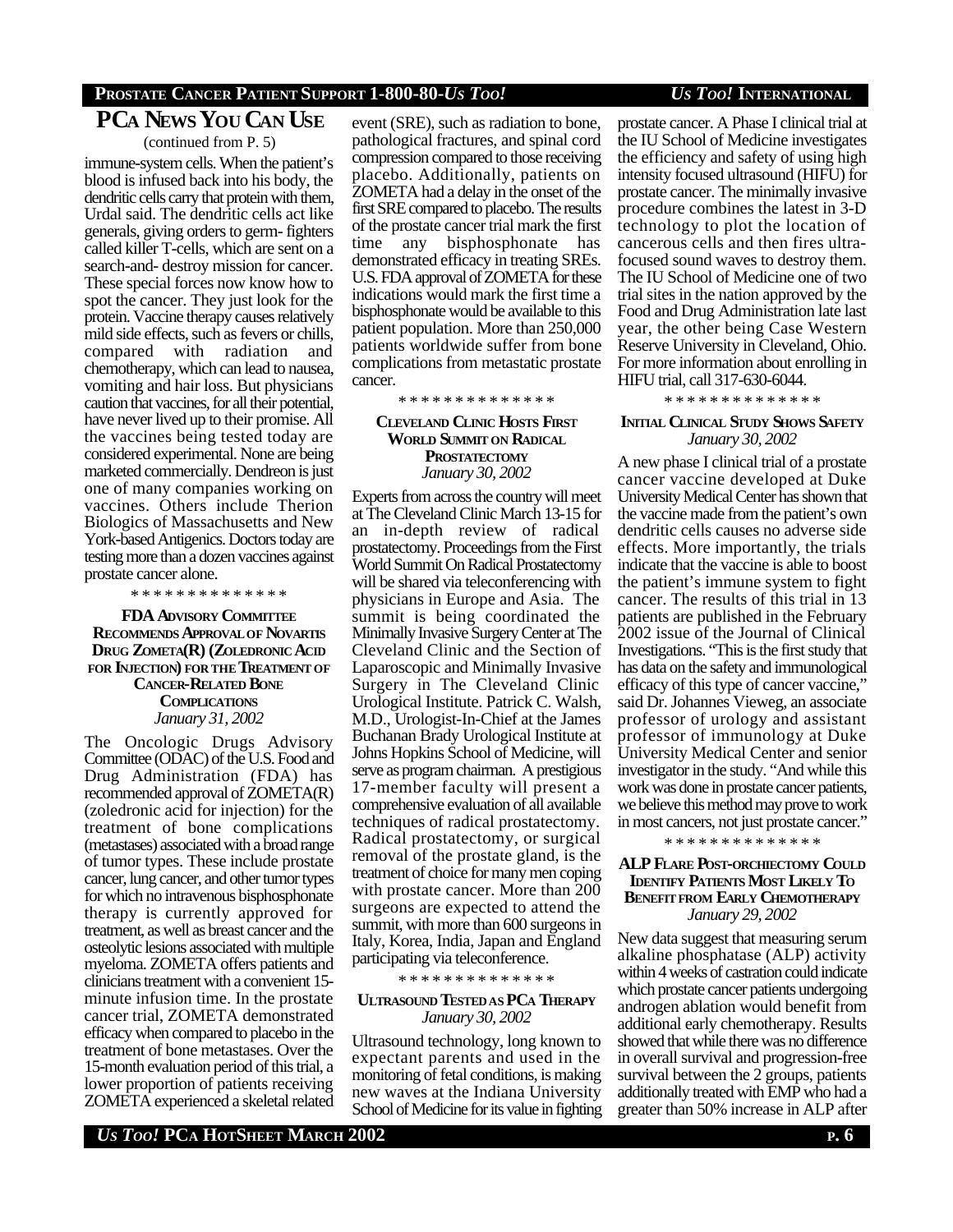### *US TOO!* **INTERNATIONAL VISIT US ON THE INTERNET AT WWW.USTOO.ORG**

orchiectomy had better progression-free survival. (Pelger R, et al. Prostate 2002;50:119-24.)

\* \* \* \* \* \* \* \* \* \* \* \* \* \*

### **RELATIONSHIP BETWEEN LIFESTYLE AND PROSTATE CANCER SUBJECT OF NEW STUDY: RESEARCHERS HOPE TO ENROLL HIGHLY DIVERSE STUDY POPULATION** *January 29, 2002*

Kaiser Permanente California is enrolling volunteers for a long-range study to examine family history and lifestyle factors that may cause or prevent prostate cancer and other illnesses. Beginning in January, Kaiser Permanente is writing, in English, Spanish and Chinese, to more than 500,000 of its members to invite them to participate in the California Men's Health (CMH) Study. From the respondents, researchers are hoping to enroll a highly diverse group of 100,000 participants, which will make the CMH Study the largest survey of men's health ever undertaken in the State. For more information:

www.kaiserpermanente.org/california \* \* \* \* \* \* \* \* \* \* \* \* \* \*

### **CERTAIN HEALTH-RELATED QUALITYOF LIFE DOMAINS MAY BE LESS FAVORABLE WITH PROSTATE BRACHYTHERAPY THAN EXTERNAL-BEAM RADIATION, RADICAL PROSTATECTOMY** *January 29, 2002*

In comparing patients' health-related quality of life (HRQOL) after common contemporary therapies for localized prostate cancer, researchers found that brachytherapy may not be as free from long-term morbidity "as often suggested and broadly advertised." Bothersome sexual dysfunction was reported in each of the therapy groups as compared with the controls. While radical prostatectomy was associated with adverse urinary HRQOL and external-beam radiation was associated with adverse bowel HRQOL, brachytherapy was associated with both, as well as, adverse sexual HRQOL (PAs compared with external-beam radiation and radical prostatectomy, brachytherapy had more HRQOL outcomes that were less favorable 1-year post-treatment. The researchers also reported that sexual and hormonal HRQOL was better in progression-free subjects than in subjects with increasing PSA (P<.0001). "These findings provide a basis for counseling patients in regard to long-term HRQOL expectations after primary prostate cancer therapy and demonstrate that urinary irritative and hormonal concerns are significant elements of localized prostate cancer HRQOL," the authors concluded. (Wei J, et al. J Clin Oncol 2002;20:557- 66.)

\* \* \* \* \* \* \* \* \* \* \* \* \*

### **NEW PCA GENE MUTATION FOUND** *January 21, 2002*

An international study has identified a gene mutation found in men at high risk of prostate cancer. Although the mutation was discovered in only a small number of cases, researchers suspect that it may play a role in the early stages of the disease. They also say that although this gene mutation doesn't answer all of the questions about prostate cancer, it provides another piece of the puzzle about how the disease develops. It is the second time in a year that researchers have connected a gene mutation to prostate cancer. An expert familiar with the findings says the discovery could someday give doctors the tools to screen for men at increased risk of the disease, and may point to new avenues in drug development. The research appears in the February issue of the journal Nature Genetics. Last year, Utah researchers, also reporting in Nature Genetics, said they had discovered another gene mutation tied to prostate cancer. That, too, was implicated in only a tiny number of cases, the researchers said, but at the time they suspected there could be as many as five or six genes responsible for the disease.

\* \* \* \* \* \* \* \* \* \* \* \* \* \*

### **FIVE-YEAR FOLLOW-UP SHOWS PROGRESSION-FREE SURVIVAL NOT IMPROVED WITH NEOADJUVANT ANDROGEN DEPRIVATION BEFORE RADICAL PROSTATECTOMY** *January 21, 2002*

Researchers suggested that induction androgen deprivation before radical prostatectomy is not indicated "[u]ntil studies document improvement in biochemical or clinical recurrence with longer periods of treatment." They reached this conclusion after long-term monitoring of patients who had participated in the Lupron Depot Neoadjuvant Prostate Cancer Study Group. "In the initial report of [this study],

patients who received 3 months of androgen deprivation had a significant decrease in the positive margin rate," the authors wrote. To investigate the longterm outcome the researchers followed the subjects for 5 years. The participants had clinical stage T2b prostate cancer and had been randomized to receive either radical prostatectomy only (n4) or 3 months of neoadjuvant androgen deprivation followed by radical prostatectomy (n8). The neoadjuvant androgen deprivation therapy consisted of 3 months of combined androgen blockade with 7.5 mg leuprolide injections monthly and 250 mg flutamide 3 times daily. During a 5-year follow-up, the subjects were tested every 6 months for serum PSA levels. A PSA level >0.4 ng/mL defined biochemical recurrence. Results comparing the 2 groups exhibited no significant difference in the biochemical recurrence rate at 5 years. "[C]urrently, there is no evidence to indicate that neoadjuvant androgen deprivation before radical prostatectomy improves progression-free survival in patients with stages cT1-T2 prostate cancer who undergo radical prostatectomy," the investigators concluded. (Soloway M, et al. J Urol 2002;167:112-6.)

**LAPAROSCOPIC PELVIC LYMPHADENECTOMY JUSTIFIED IN SELECT PATIENTSWITH LOCALLY ADVANCED PROSTATE CANCER** *January 21, 2002*

\* \* \* \* \* \* \* \* \* \* \* \* \* \*

In a study assessing the role of laparoscopic lymph node sampling in patients with locally advanced prostate cancer before radical radiotherapy, researchers concluded that laparoscopic lymph nodes can be sampled safely by urologists with experience in laparoscopic surgery. "There is little information on the role of pelvic lymphadenectomy for patients with suspected locally advanced prostate cancer before radical conformal radiotherapy," the authors noted. To address this issue, they prospectively evaluated 50 prostate cancer patients with presumed locally advanced disease (mean age, 65 yrs). "[P]elvic lymphadenectomy is justified in selected patients with locally advanced prostate cancer to choose the most appropriate treatment and to avoid unnecessary radiotherapy," the

(continued on page 8)